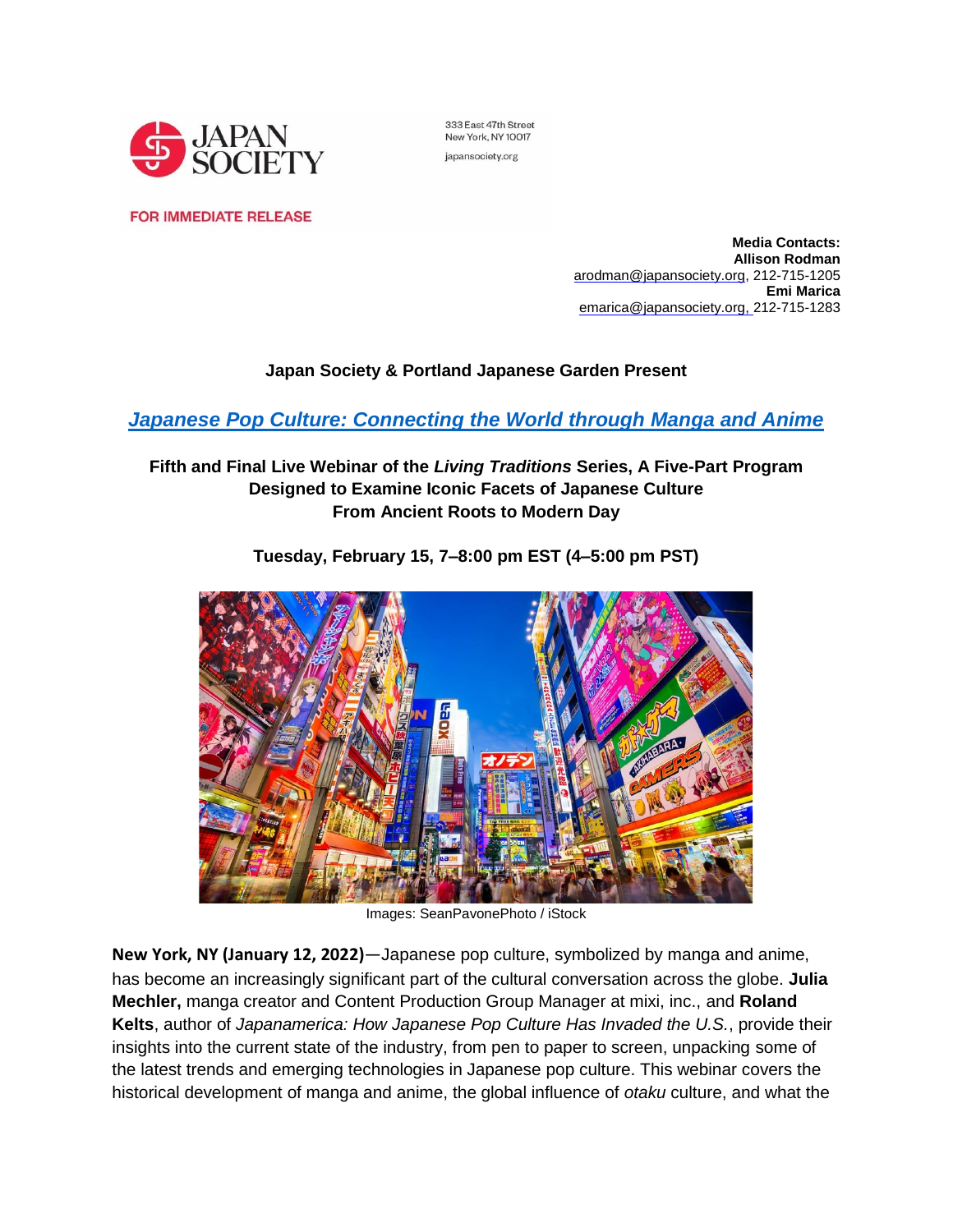future may bring inside and outside of Japan. Moderated by **Bill Tsutsui,** author of *Japanese Popular Culture and Globalization*, the fifth and final event in our five-part Living Traditions webinar series invites you on a journey into the sprawling Japanese pop culture grounded in a unique cultural DNA.

**Agenda** 7–8:00 pm EST (4–5:00 pm PST) Discussion and Q&A

**Program Details:** This is a free event, with advance registration required. The program will be live streamed through YouTube, and registrants will receive the viewing link by email on the day before the event. Participants can submit questions through YouTube during the live stream. Register [here.](https://boxoffice.japansociety.org/events/609d4b8c-d8fb-d617-04b5-823bf5fc895c)

**Julia Mechler** works for mixi, inc., a Japanese mobile gaming company, as a business development manager overseeing US-based teams that produce gaming app content. Julia also creates manga, publishing her first comic book, *Hymn of the Teada*, an Okinawan-themed comic book released by *Heavy Metal Magazine*. She began her career as a motion graphics designer at the Los Angeles branch of a Japanese anime/gaming company. Though her career focuses on digital entertainment, she is also an expert on Okinawan traditional performing arts, producing shows in Okinawa that mesh traditional dance and digital entertainment.

**Roland Kelts** is a Tokyo-based Japanese-American writer, journalist, scholar and authority on Japanese and Western cultures. His best-selling first book, J*APANAMERICA*, is considered the ultimate guide to Japan's pop culture juggernaut — required reading for many Hollywood producers, artists and academics worldwide. His writing is published in *The New Yorker, The Wall Street Journal, The Guardian, The New York Times, Zoetrope: All Story, The Times Literary Supplement* and others, and he is a primary source on Japan for *CNN*, the *BBC*, *NPR* and *NHK*. He is also a columnist for *The Japan Times*, a contributing editor of *MONKEY: New Writing from Japan*, and a professor at Waseda University in Tokyo. He has given speeches on Japan for think tanks, embassies, universities, pop culture conventions and private events in the US, Europe and Asia, including TED Talks and The World Economic Forum. Kelts has taught at The University of Tokyo, New York University, Columbia University and Sophia University. He has won several awards and fellowships, including a 2017 Nieman Fellowship in Journalism at Harvard University.

**William Tsutsui** is an award-winning scholar and teacher, specializing in the economic, environmental, and cultural history of modern Japan. Educated at Harvard, Oxford, and Princeton Universities, he has published widely on Japanese popular culture and globalization, the Japan's postwar "imagination of disaster," and giant monster movies in Japan and the United States. His 2004 book *Godzilla on My Mind: Fifty Years of the King of Monsters* was called a "cult classic" by the *New York Times* and a Japanese translation was published by Chūkō sōsho. He has received Fulbright and Marshall Fellowships and was awarded the John Whitney Hall Prize of the Association for Asian Studies in 2000. He currently serves as President and Professor of History at Ottawa University, and previously taught at the University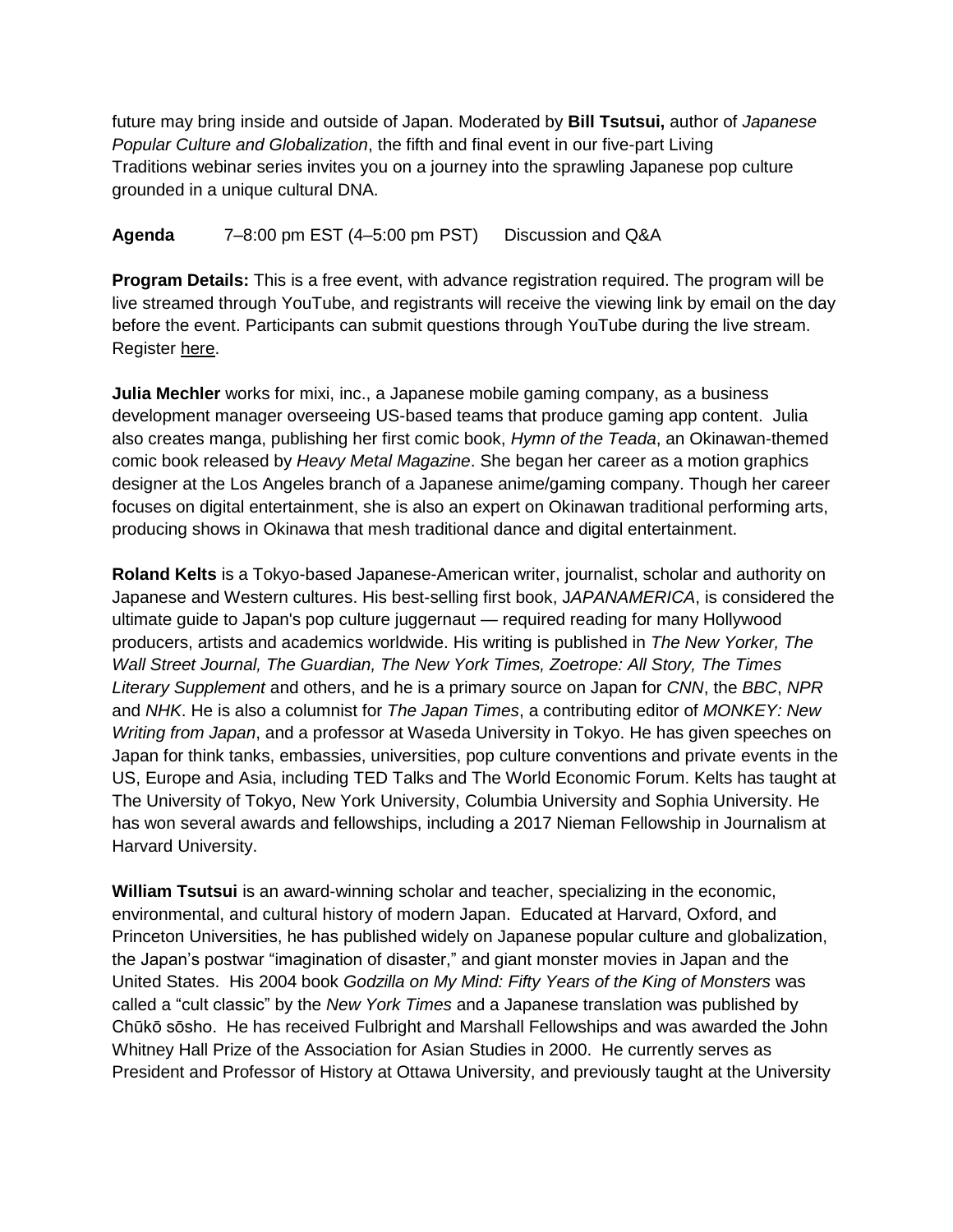of Kansas, Southern Methodist University, and Hendrix College. In 2020-2021, he was the Edwin O. Reischauer Distinguished Visiting Professor at Harvard.

## **About the** *Living Traditions* **Series**

Many of today's most popular and newest trends are rooted in ancient Japanese tradition going back centuries, if not millennia. Through five distinct, single-topic webinars, the *Living Traditions* series unravels the historical journeys of some of the most iconic facets of Japanese culture through conversations between thought-provoking experts and cultural stewards on how they maintain deep-rooted traditions in the present day. *[Japanese Pop Culture: Connecting the](https://www.japansociety.org/arts-and-culture/talks/japanese-pop-culture-living-traditions?utm_source=mailchimp&utm_medium=pressrelease&utm_term=&utm_content=&utm_campaign=popculture)  [World through Manga and Anime](https://www.japansociety.org/arts-and-culture/talks/japanese-pop-culture-living-traditions?utm_source=mailchimp&utm_medium=pressrelease&utm_term=&utm_content=&utm_campaign=popculture)* is the fifth and final event of the five-part Living Traditions series.

## **About Japan Society**

Japan Society is the premier organization connecting Japanese arts, culture, business, and society with audiences in New York and around the world. At Japan Society, we are inspired by the Japanese concept of *kizuna* (絆)—forging deep connections to bind people together. We are committed to telling the story of Japan while strengthening connections within New York City and building new bridges beyond. In over 100 years of work, we've inspired generations by establishing ourselves as pioneers in supporting international exchanges in arts and culture, business and policy, as well as education between Japan and the U.S. We strive to convene important conversations on topics that bind our two countries together, champion the next generation of innovative creators, promote mutual understanding, and serve as a trusted guide for people everywhere who seek to appreciate the rich complexities and abundance of Japan more fully. From our New York headquarters, a landmark building designed by architect Junzo Yoshimura that opened to the public in 1971, we look forward to the years ahead, which will be defined by our digital and ideational impact through the *kizuna* that we build. Our future can only be enhanced by learning from our peers and engaging with our audiences, both near and afar.

This year, Japan Society is celebrating our heritage through the 50<sup>th</sup> anniversary of our landmark building with the launch of a new distinct modern logo and visual identity. The "JS" monogram is created via overlapping, interconnected lines, and shapes, reinforcing the idea of *kizuna* and that Japan Society acts as a platform that connects across, cultures, people, and time.

### **Connect With Us!**

Follow us on [Facebook,](https://www.facebook.com/japansociety) [Instagram,](https://www.instagram.com/japansociety/) [Twitter,](https://twitter.com/japansociety) and [YouTube.](https://www.youtube.com/user/JapanSocietyNYC) For further information, please visit [www.japansociety.org.](https://www.japansociety.org/?utm_source=press&utm_medium=pressrelease&utm_campaign=talks)

### **About Portland Japanese Garden**

Portland [Japanese](https://nam11.safelinks.protection.outlook.com/?url=https%253A%252F%252Fwww.japanesegarden.com%252F&data=04%257C01%257CACabasso%2540japansociety.org%257C2c8ae083fb7f4198d61f08d96bebe8a1%257Ccc53eb7cef7740a39c5e5649d505a427%257C0%257C0%257C637659483501310927%257CUnknown%257CTWFpbGZsb3d8eyJWIjoiMC4wLjAwMDAiLCJQIjoiV2luMzIiLCJBTiI6Ik1haWwiLCJXVCI6Mn0%253D%257C1000&sdata=ht2fqW%252F9m0LlPNXMO1zRvG2jMvw3%252BK3bbGo%252Bz9A0L2c%253D&reserved=0) Garden is a nonprofit organization originally founded in 1963 as a place for cross-cultural understanding following World War II. A hallmark in the City of Portland, the Garden was founded on the ideals of peace and mutual understanding between peoples and cultures. Portland Japanese Garden is considered the most authentic Japanese garden outside